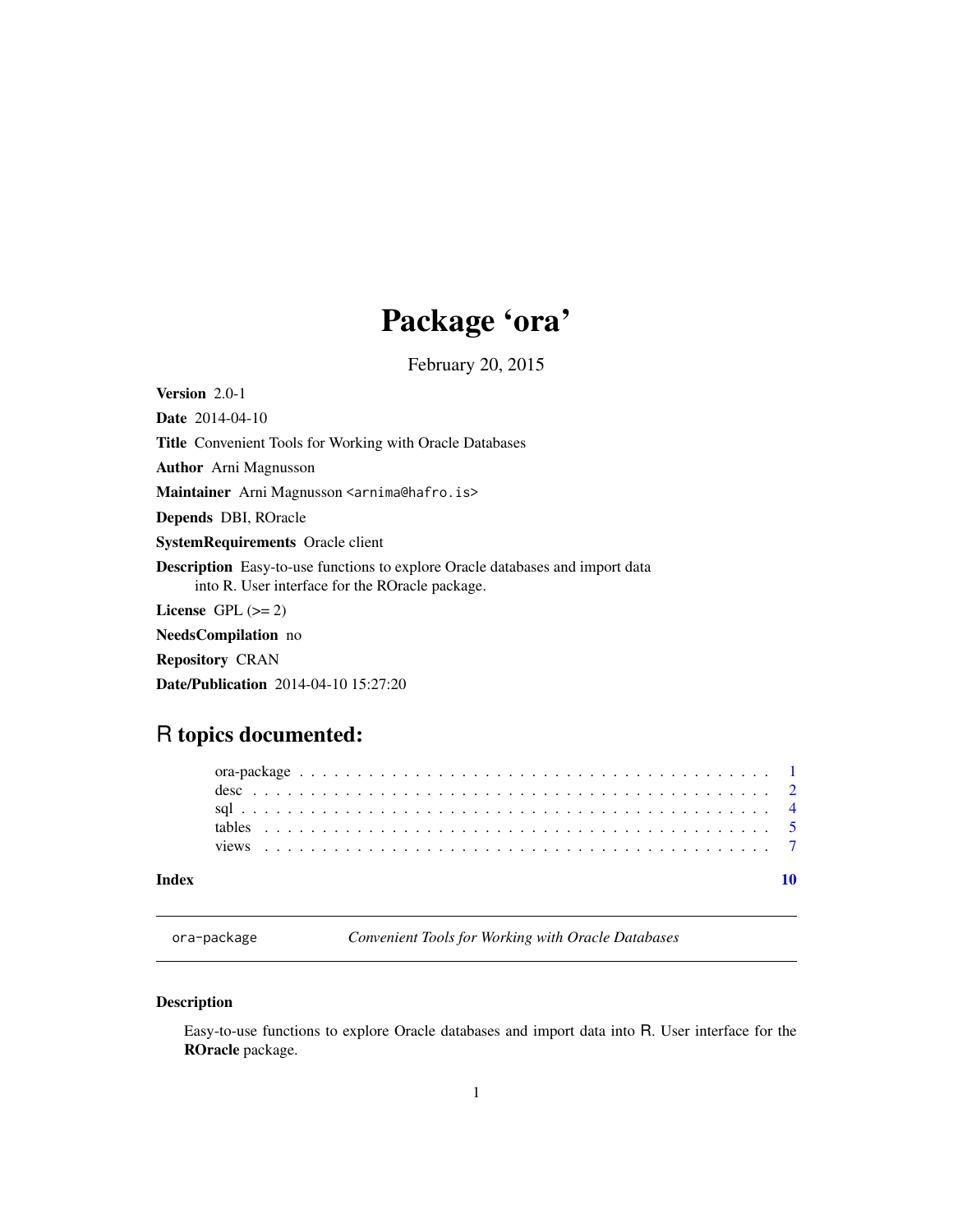## Details

*Explore database:*

| tables | list tables |
|--------|-------------|
| views  | list views  |

*Examine table:*

[desc](#page-1-1) describe table or view

*Import data:*

[sql](#page-3-1) import data

#### Author(s)

Arni Magnusson.

#### References

The official Oracle manuals are available at [http://www.oracle.com/technetwork/indexes/](http://www.oracle.com/technetwork/indexes/documentation/) [documentation/](http://www.oracle.com/technetwork/indexes/documentation/).

### See Also

The functions that do the actual work are described in the DBI and ROracle packages.

<span id="page-1-1"></span>desc *Describe Oracle Table*

#### Description

Show the column names of an Oracle table (or view) and various column properties, not unlike the Oracle SQL\*Plus DESC command. Also show the number of rows when the table was last analyzed.

#### Usage

```
desc(table, tolower=TRUE, dots=FALSE, ...)
```
#### Arguments

| table     | Oracle table name, often in the 'owner.table' format.                                                     |
|-----------|-----------------------------------------------------------------------------------------------------------|
| tolower   | whether output table strings should be lowercased.                                                        |
| dots      | whether underscores in column names should be replaced with dots, converting<br>'col_name' to 'col.name'. |
| $\ddotsc$ | passed to dbConnect.                                                                                      |

<span id="page-1-0"></span> $2 \cos \theta$  describes the set of  $\theta$  describes the set of  $\theta$  describes the set of  $\theta$  describes the set of  $\theta$  describes the set of  $\theta$  describes the set of  $\theta$  describes the set of  $\theta$  describes the set of  $\theta$  descr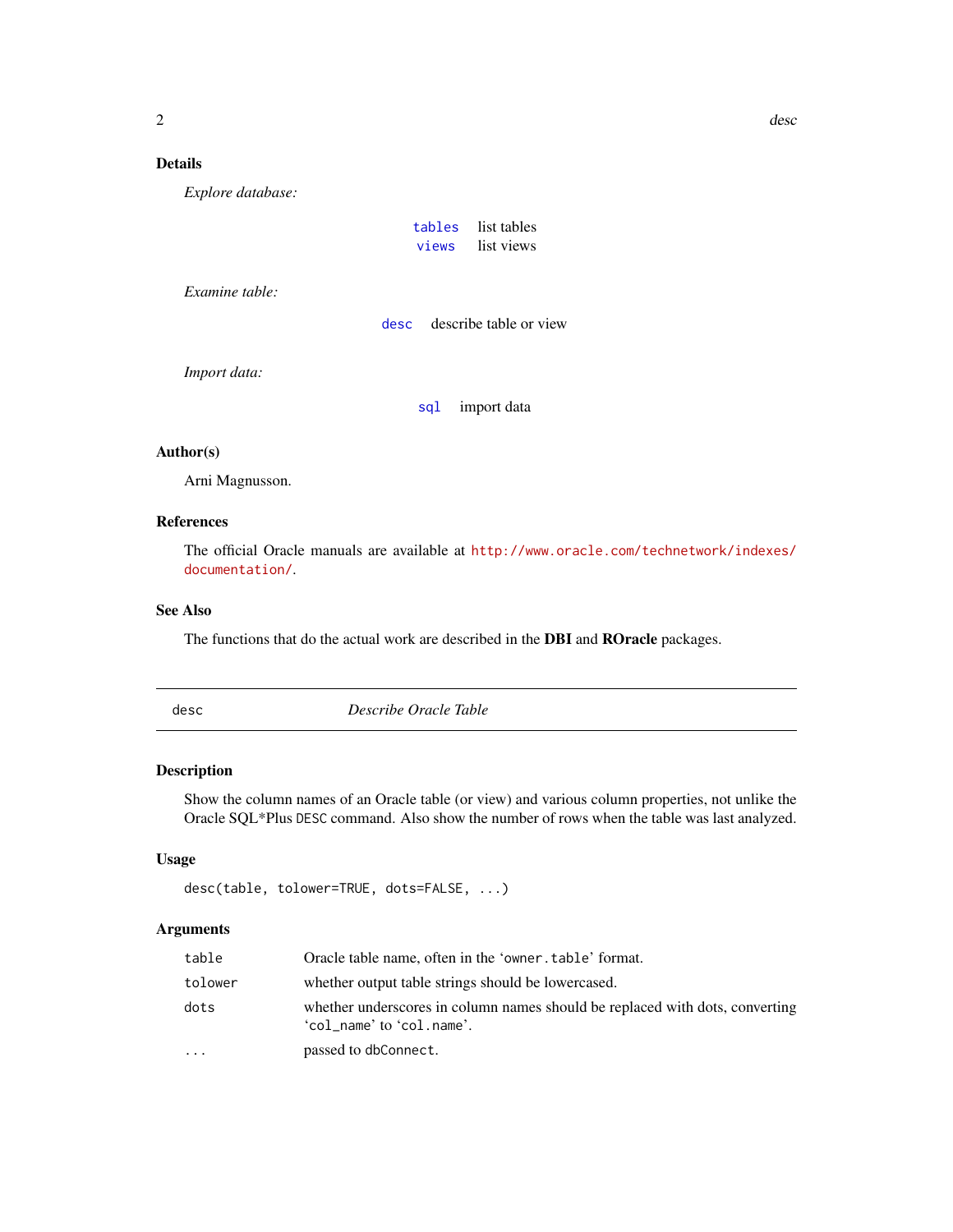#### <span id="page-2-0"></span>desc 3 and 3 and 3 and 3 and 3 and 3 and 3 and 3 and 3 and 3 and 3 and 3 and 3 and 3 and 3 and 3 and 3 and 3 and 3 and 3 and 3 and 3 and 3 and 3 and 3 and 3 and 3 and 3 and 3 and 3 and 3 and 3 and 3 and 3 and 3 and 3 and 3

# Details

The ... argument can be used to set username, password, and/or dbname (see [dbConnect](#page-0-1)). Abbrevations like user and 'pass' are allowed. The default database name is determined by the environment variable ORACLE\_SID, which can be redefined within an R session using Sys.setenv(ORACLE\_SID="foo").

#### Value

A data frame with named rows and the following columns:

| name        | Oracle column name.                                |
|-------------|----------------------------------------------------|
| Sclass      | storage mode in R.                                 |
| type        | Oracle type.                                       |
| len         | Oracle length.                                     |
| precision   | Oracle precision.                                  |
| scale       | Oracle scale.                                      |
| isVarLength | whether the variable has varying length in Oracle. |
| nullOK      | whether the variable can be null.                  |

Furthermore, the data frame contains two attributes: rows (the number of rows when the table was last analyzed) and analyzed (when the table was last analyzed). These attributes are not available for all Oracle tables, but are more likely to be available when the main argument table has the full owner.table format.

#### Note

See the Oracle manuals for details about type, length, precision, scale, and nulls.

#### See Also

desc is to Oracle tables as ll (in package gdata) is to R data frames.

[ora](#page-0-2) gives an overview of the package.

#### Examples

```
## Not run:
desc("dual", tolower=FALSE)
desc("all_users")
## End(Not run)
```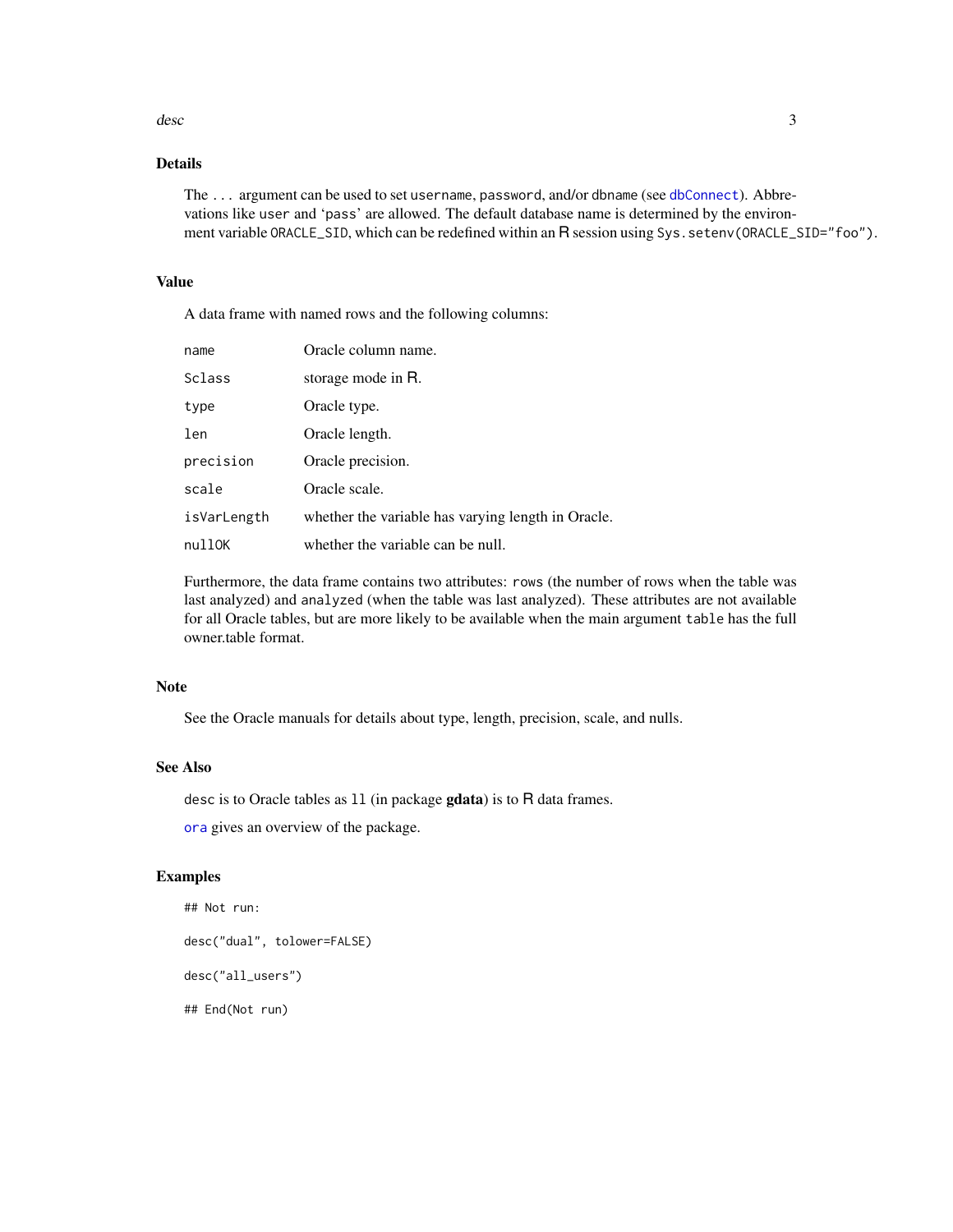#### <span id="page-3-1"></span><span id="page-3-0"></span>**Description**

Run SQL query returning an R data frame.

#### Usage

```
sql(query, tolower=TRUE, dots=TRUE, encoding="unknown", useBytes=TRUE,
    stringsAsFactors=FALSE, warn=-1, debug=FALSE, ...)
```
#### **Arguments**

| query    | string containing SQL query or the name of a file containing a query.                                     |  |  |  |  |  |  |
|----------|-----------------------------------------------------------------------------------------------------------|--|--|--|--|--|--|
| tolower  | whether column names should be lowercased.                                                                |  |  |  |  |  |  |
| dots     | whether underscores in column names should be replaced with dots, converting<br>'col name' to 'col.name'. |  |  |  |  |  |  |
| encoding | passed to readLines.                                                                                      |  |  |  |  |  |  |
| useBytes | passed to gsub.                                                                                           |  |  |  |  |  |  |
|          | stringsAsFactors                                                                                          |  |  |  |  |  |  |
|          | whether to convert string columns to factors.                                                             |  |  |  |  |  |  |
| warn     | sets the handling of warning messages, e.g. when Oracle columns are of type<br>'LONG'.                    |  |  |  |  |  |  |
| debug    | whether to return the finalized SQL query string, instead of submitting it to<br>Oracle.                  |  |  |  |  |  |  |
| $\cdots$ | passed to dbConnect.                                                                                      |  |  |  |  |  |  |

#### Details

The query is not required to end with a semicolon. In fact, semicolons are removed internally before submitting the query to Oracle.

The arguments encoding and useBytes enable the user to solve character encoding problems within the SQL query. If the query contains non-ASCII characters, [readLines](#page-0-1) and [gsub](#page-0-1) (called by sql) may convert the query to a different encoding than the Oracle database expects.

The arguments stringsAsFactors and warn correspond to [options](#page-0-1) with the same names, but the session options are not used as default values. Therefore, it is necessary to pass stringsAsFactors=TRUE directly to sql in order to import string columns as factor. This option-overriding is designed to make results more predictable and facilitate collaboration between database users.

debug=TRUE is helpful for solving problems, and also to save complex queries (possibly to a file) for later use.

The ... argument can be used to set username, password, and/or dbname (see [dbConnect](#page-0-1)). Abbrevations like user and 'pass' are allowed. The default database name is determined by the environment variable ORACLE\_SID, which can be redefined within an R session using Sys. setenv(ORACLE\_SID="foo").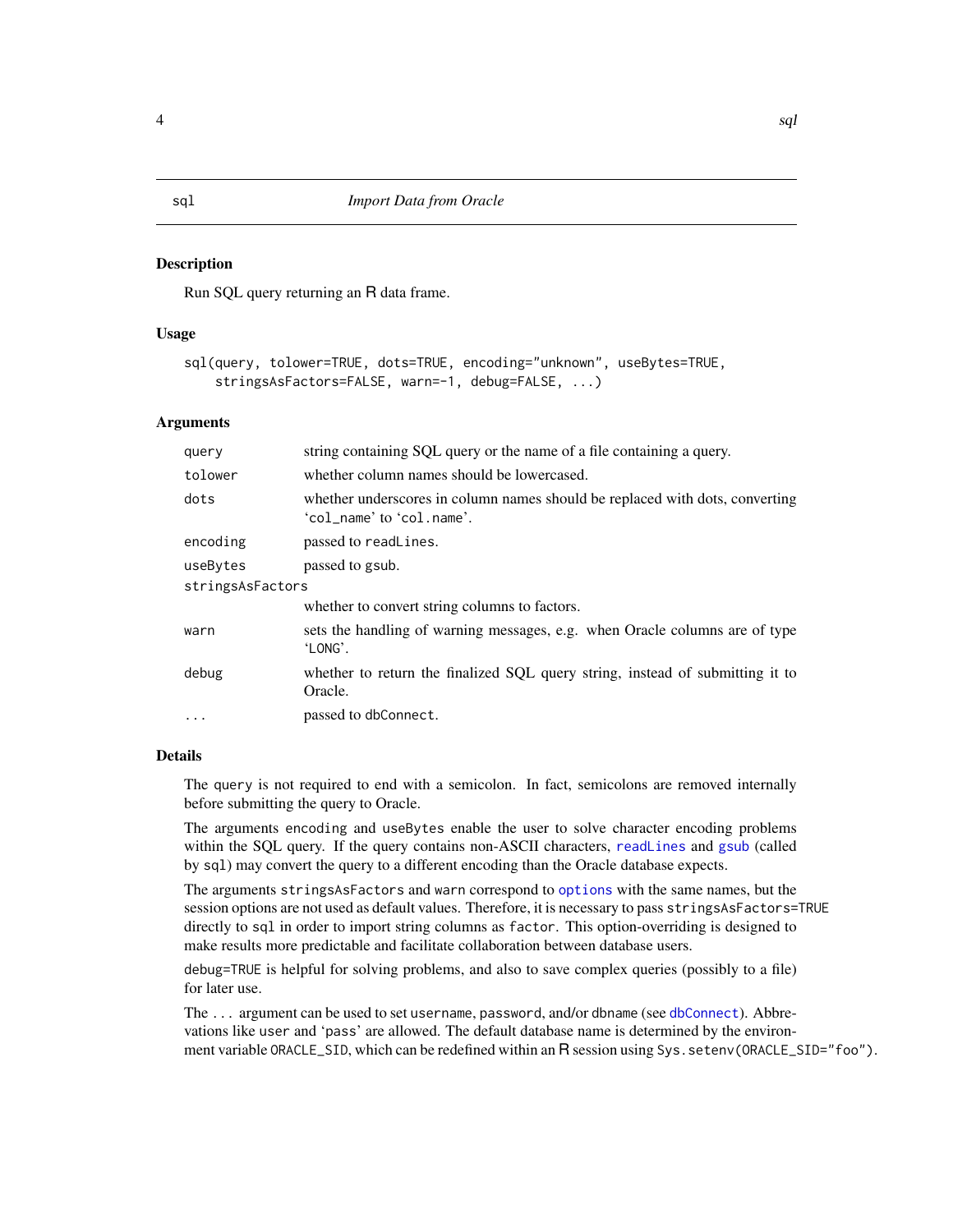<span id="page-4-0"></span>tables 5

### Value

Data frame containing the imported data, or a simple string if debug=TRUE.

#### See Also

sql is to Oracle tables as read. table is to text files.

[ora](#page-0-2) gives an overview of the package.

#### Examples

## Not run:

## 1 Basic queries

```
# Pass query as a simple string
sql("SELECT username, created FROM all_users WHERE rownum<=10")
# Pass query as a multiline string
sql("SELECT extract(year from created) AS year,
           count(username) AS users
      FROM all_users
  GROUP BY extract(year from created)")
```

```
# Pass query as a file
write(c("SELECT username, created",
        "FROM all_users",
        "WHERE rownum <= 10;"), "query.sql")
sql("query.sql")
```

```
## 2 Review query string, before sending it to Oracle
sql(paste0("SELECT username, created FROM all_users WHERE rownum <= ", 5+5),
    debug=TRUE)
```
## End(Not run)

<span id="page-4-1"></span>tables *List Oracle Tables*

#### Description

List all tables in the database belonging to a specific owner or table space.

#### Usage

```
tables(owner="%", table="%", space="%", tolower=TRUE, ...)
```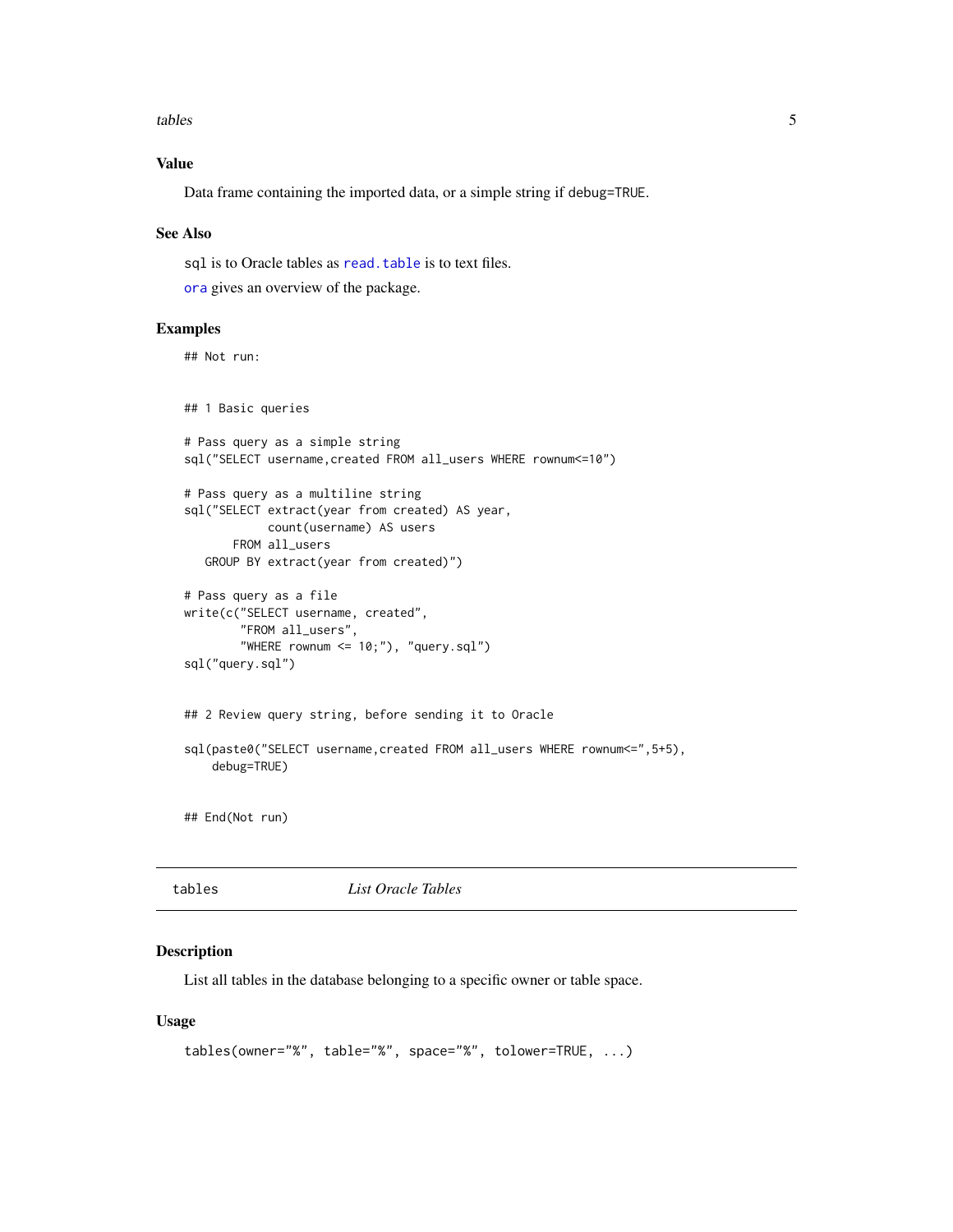<span id="page-5-0"></span>**6** tables the contract of the contract of the contract of the contract of the contract of the contract of the contract of the contract of the contract of the contract of the contract of the contract of the contract of the

#### Arguments

| owner     | owner name.                                                          |
|-----------|----------------------------------------------------------------------|
| table     | table name.                                                          |
| space     | table space name.                                                    |
| tolower   | whether owner, table, and space output entries should be lowercased. |
| $\ddotsc$ | passed to dbConnect.                                                 |

#### Details

The arguments owner, table, and space are passed as patterns that are matched by 'LIKE', where % means any number of characters and \_ means exactly one character. Literal % and \_ are escaped using two backslashes: " $\sqrt{\}$ " and " $\_{$ ".

In other words, the default value "%" matches all strings.

The ... argument can be used to set username, password, and/or dbname (see [dbConnect](#page-0-1)). Abbrevations like user and 'pass' are allowed. The default database name is determined by the environment variable ORACLE\_SID, which can be redefined within an R session using Sys.setenv(ORACLE\_SID="foo").

#### Value

Data frame containing five columns:

| owner    | owner name.                                      |
|----------|--------------------------------------------------|
| table    | table name.                                      |
| space    | table space name.                                |
| rows     | number of rows when the table was last analyzed. |
| analyzed | when the table was last analyzed.                |

#### Note

The output is a subset of 'ALL\_TABLES' in Oracle, with simplified column names:

| 'OWNER'           | $\rightarrow$ owner' |
|-------------------|----------------------|
| 'TABLE NAME'      | '-> table'           |
| 'TABLESPACE NAME' | '-> space'           |
| 'NUM ROWS'        | $\rightarrow$ rows'  |
| 'LAST ANALYZED'   | '-> analyzed'        |

#### See Also

tables is to Oracle as ll (in package gdata) is to R environments.

[ora](#page-0-2) gives an overview of the package.

#### Examples

## Not run: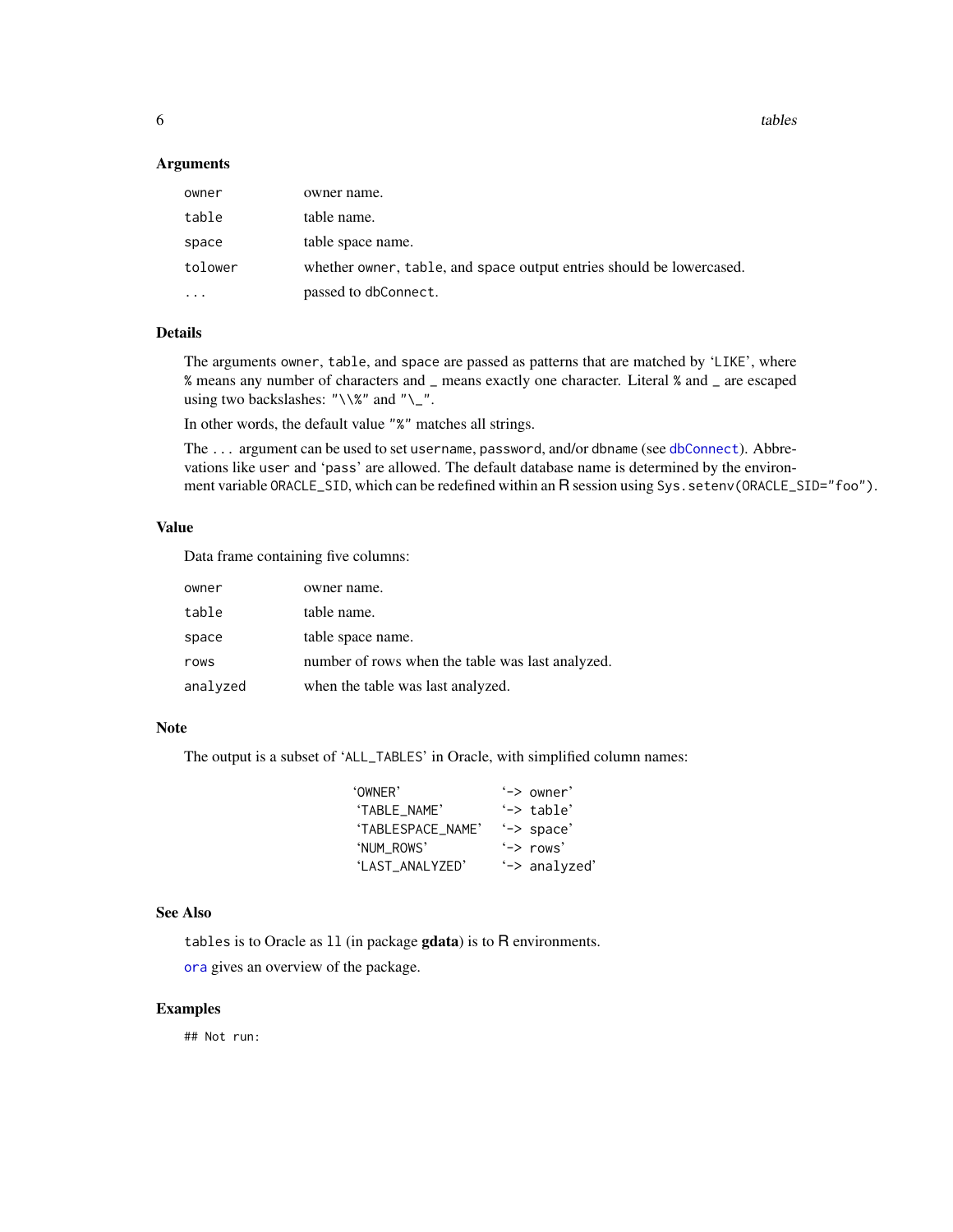#### <span id="page-6-0"></span>views 7

```
# Tables belonging to owner "sys":
tables("sys")
# Tables whose name contains "map", preceded by at least one character:
tables(,"%_map%")
# Tables whose name ends with "_map":
tables(,"%\_map")
```
## End(Not run)

#### <span id="page-6-1"></span>views *List Oracle Views*

#### Description

List all views in the database belonging to a specific owner.

### Usage

views(owner="%", view="%", tolower=TRUE, ...)

#### Arguments

| owner    | owner name.                                                 |
|----------|-------------------------------------------------------------|
| view     | view name.                                                  |
| tolower  | whether owner and view output entries should be lowercased. |
| $\cdots$ | passed to dbConnect.                                        |

#### Details

The arguments owner and view, are passed as patterns that are matched by 'LIKE', where % means any number of characters and \_ means exactly one character. Literal % and \_ are escaped using two backslashes: " $\setminus\$ " and " $\setminus\_$ ".

In other words, the default value "%" matches all strings.

The ... argument can be used to set username, password, and/or dbname (see [dbConnect](#page-0-1)). Abbrevations like user and 'pass' are allowed. The default database name is determined by the environment variable ORACLE\_SID, which can be redefined within an R session using Sys. setenv(ORACLE\_SID="foo").

#### Value

Data frame containing two columns:

| owner | owner name. |
|-------|-------------|
|       |             |

view view name.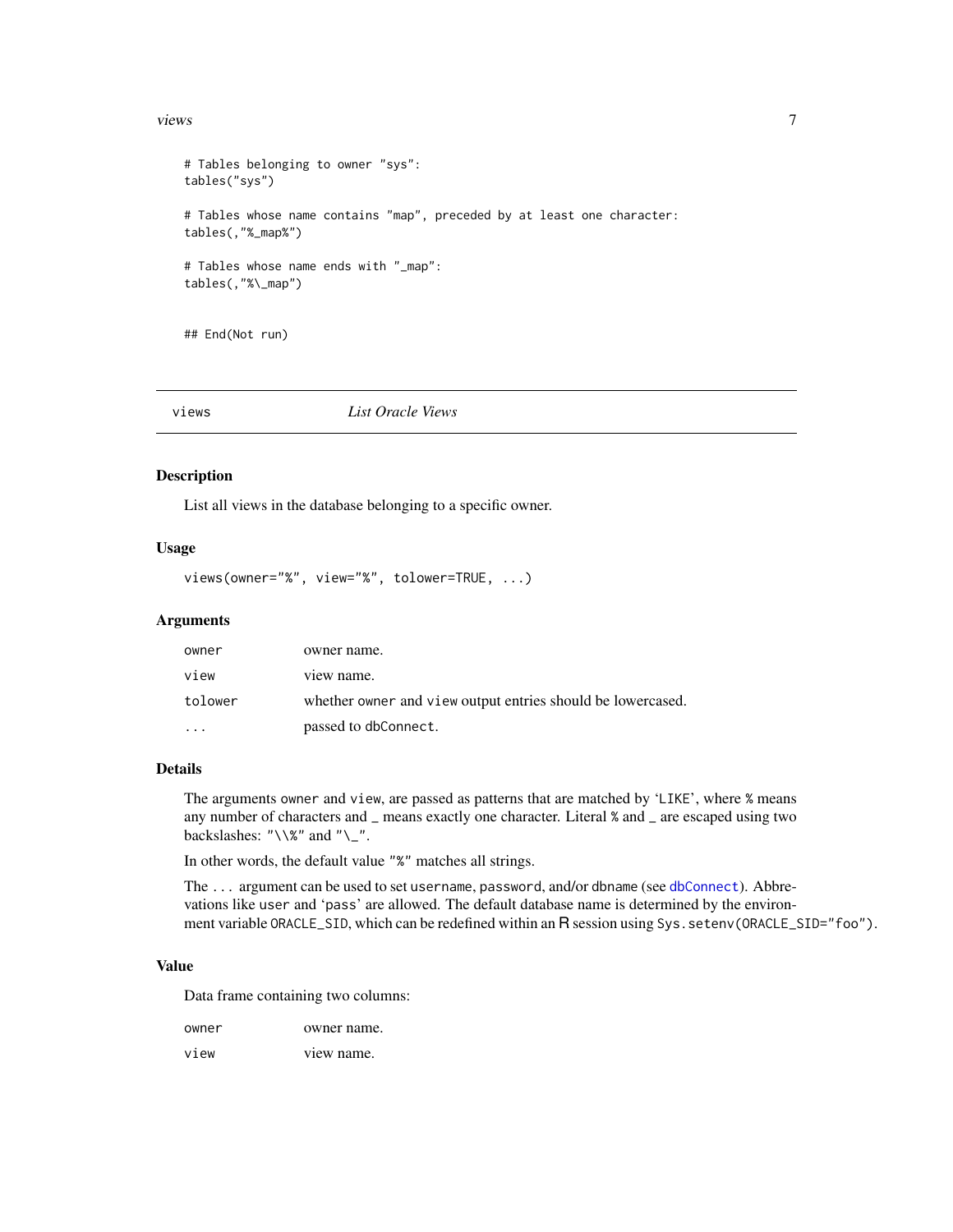# Note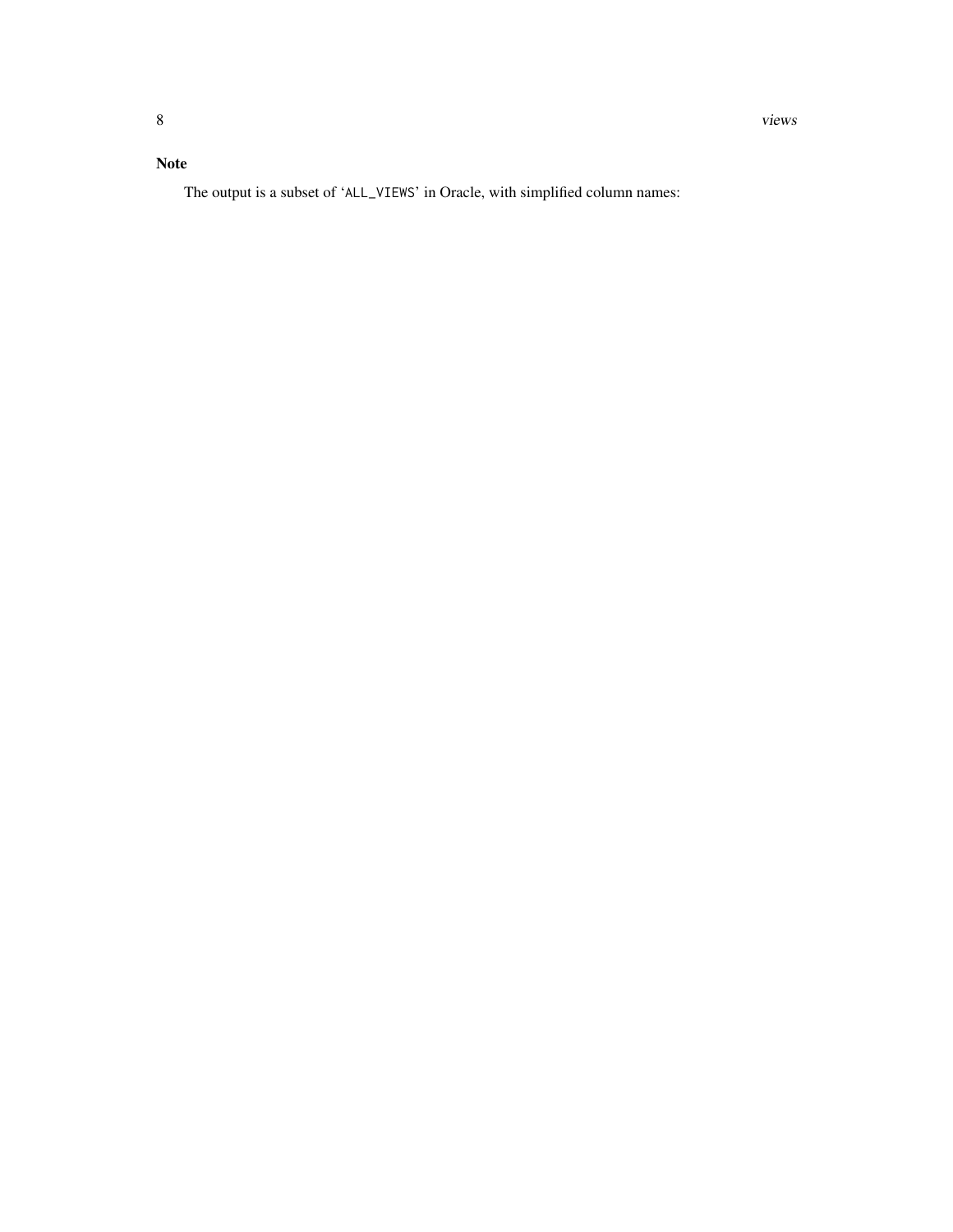<span id="page-8-0"></span>views 9

| 'OWNER'     | $\rightarrow$ owner' |
|-------------|----------------------|
| 'VIEW_NAME' | $'->$ view'          |

#### See Also

views is to Oracle as ll (in package gdata) is to R environments.

[ora](#page-0-2) gives an overview of the package.

#### Examples

```
## Not run:
# Views belonging to owner "sys":
views("sys")
# Views whose name contains "all", followed by at least one character:
views(,"%all_%")
# Views whose name begins with "all_":
views(,"all\_%")
```
## End(Not run)